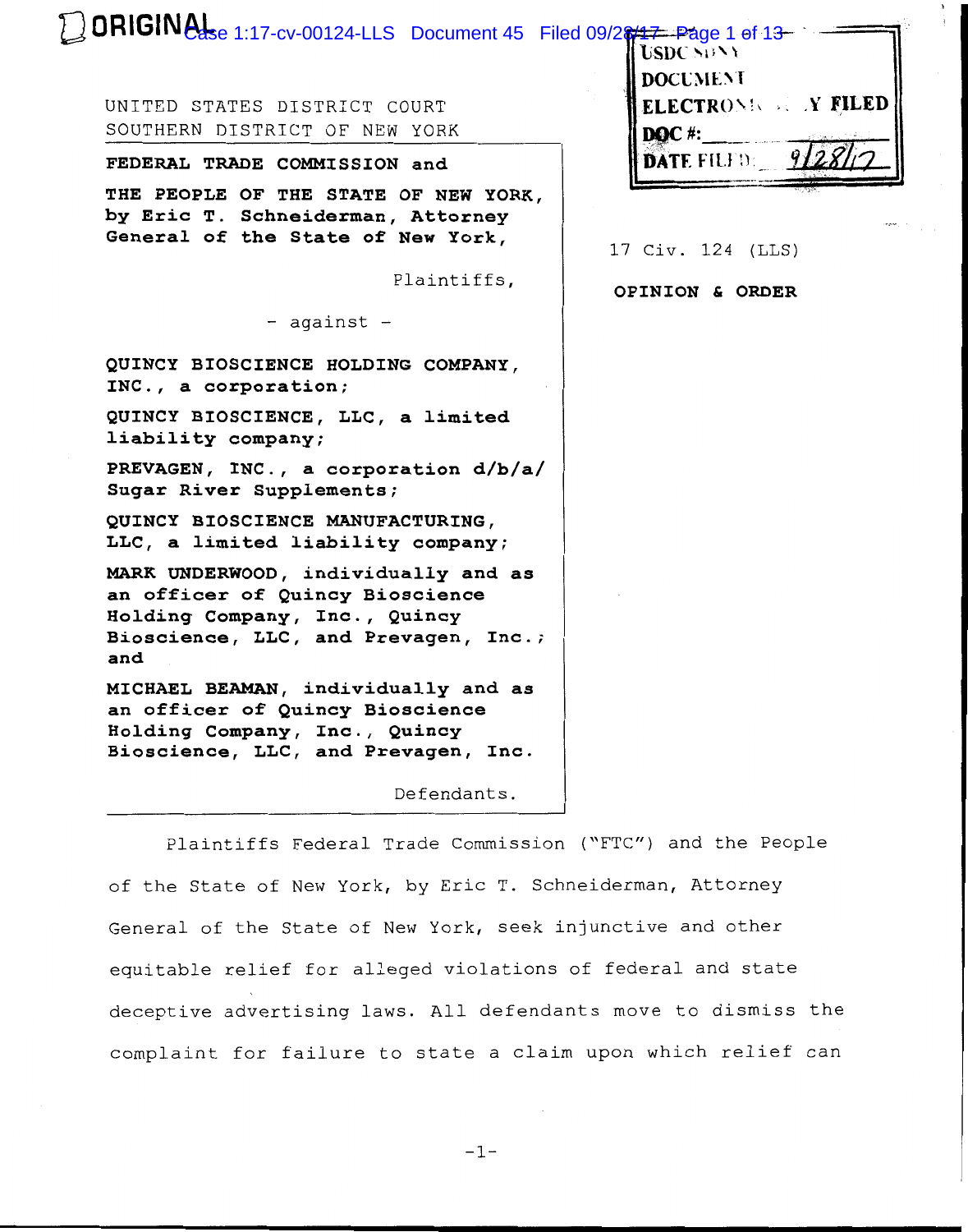# Case 1:17-cv-00124-LLS Document 45 Filed 09/28/17 Page 2 of 13

be granted. The two individual defendants, Mark Underwood and Michael Beaman, also move to dismiss for lack of personal jurisdiction.

#### **BACKGROUND**

Defendant Quincy Bioscience Holding Company, Inc. ("Quincy") is a Wisconsin based corporation. Compl. ( Dkt. No. 1) 19. Defendants Quincy Bioscience, LLC, Prevagen, Inc., and Quincy Bioscience Manufacturing, LLC, also Wisconsin based companies, are wholly owned subsidiaries of Quincy. Id.  $\mathbb{H}$ 10-12. Quincy and its subsidiaries operated as a common enterprise in engaging in the conduct alleged in the complaint. Id. 17.

Underwood and Beaman are Quincy's co-founders and its two largest shareholders; Underwood owns 33% and Beaman owns 22% of its stock. Id. 11 13, 15. Underwood is Quincy's president and Beaman is its chief executive officer and former president. Id. Each is also a director of Quincy Bioscience, LLC, Prevagen, Inc., and Quincy Bioscience Manufacturing, LLC, and an officer of Quincy Bioscience, LLC and Prevagen, Inc. Id. The complaint alleges that "acting alone or in concert with others," Underwood and Beaman "formulated, directed, controlled, had the authority to control, or participated in the acts and practices of Quincy Bioscience Holding Company, Inc., Quincy Bioscience, LLC, and Prevagen, Inc., including the acts

-2-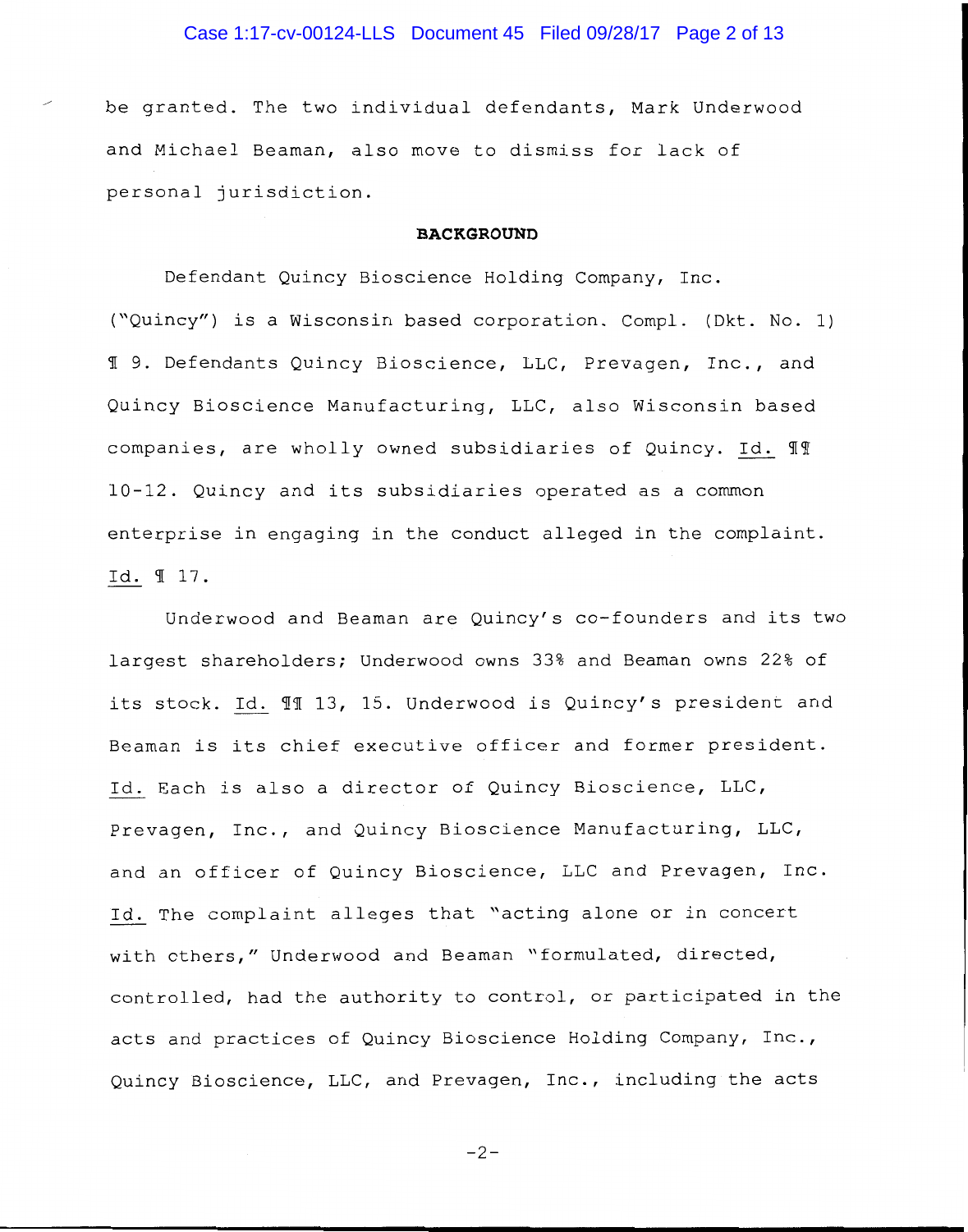# Case 1:17-cv-00124-LLS Document 45 Filed 09/28/17 Page 3 of 13

and practices set forth in this Complaint." Id. 11 14, 16.

Defendants manufacture and sell a dietary supplement known as Prevagen. Id.  $\text{\ensuremath{\mathfrak{N}}}$  21. Prevagen's active ingredient, apoaequorin (pronounced: a-poe-e-kwor-in), is a dietary protein originally derived from the jellyfish Aequorea victoria. Id. 19. Prevagen is sold in Regular Strength, Extra Strength, and Prevagen Professional, containing respectively 10, 20, or 40 milligrams of apoaequorin. Id. Prevagen is sold directly to consumers through defendants' websites, and indirectly through a host of pharmacies and retail establishments. Id. 1 21. Between 2007 and mid-2015, sales of Prevagen in the United States totaled \$165 million. Id.

Defendants advertise Prevagen on their websites, through infomercials, short-form television commercials, social media, newspapers, and magazines. Id. 1 22. Their advertising includes representations that "Prevagen improves memory," that it "has been clinically shown to improve memory," that "A landmark double-blind and placebo controlled trial demonstrated Prevagen improved short-term memory, learning, and delayed recall over 90 days," that Prevagen "Helps with memory problems associated with aging," that "Prevagen is clinically shown to help with mild memory problems associated with aging," and that Prevagen can support "healthier brain function, a sharper mind and clearer thinking." Id.  $\text{\$\texttt{I}}$  27, Exs. A-F

 $-3-$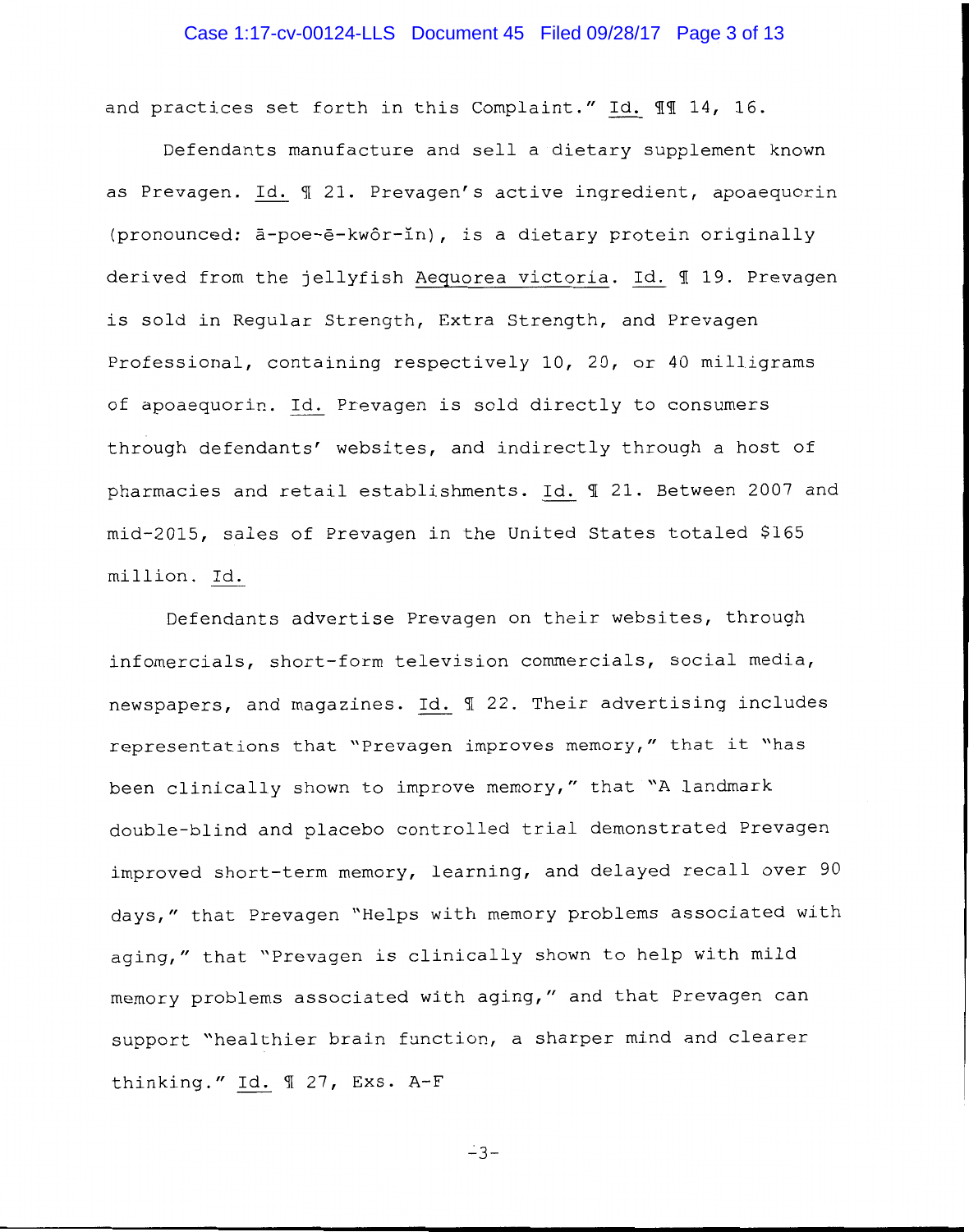# Case 1:17-cv-00124-LLS Document 45 Filed 09/28/17 Page 4 of 13

Those representations rely primarily on the results of the Madison Memory Study. Id. 1 28. "The Madison Memory Study was a randomized, double-blind, placebo-controlled study designed to examine the effect of apoaequorin on cognitive function in older adults." Graham Decl. (Dkt. No. 35) Ex. 1 at 2; see Compl.  $\text{\ensuremath{\mathfrak{A}}}$  28. The study involved 218 adults between the ages of 40 and 91. Graham Decl. Ex. 1 at 4; see Compl.  $\text{\ensuremath{\mathfrak{A}}}$  28. "The primary objective of the Madison Memory Study was to determine whether Prevagen® with apoaequorin (10 mg) improves quantitative measures of cognitive function in community dwelling, older adults." Graham Decl. Ex. 1 at 1.

Because Prevagen is intended for healthy, non-demented individuals, its examiners used the AD8 screening tool<sup>1</sup> to differentiate between adults facing normal cognitive aging and those with early signs of dementia. Id. at 2. Participants were assigned ADS scores of 0 through S, with an ADS score of 2 used to differentiate between those who are cognitively normal or very mildly impaired (with scores of  $0-2$ ) and those with higher levels of impairment (with scores of 3-S). Id. According to the examiners, "results from the ADS 0-1 and ADS 0-2 subgroups are the most relevant to the efficacy of the product." Id.

<sup>&</sup>lt;sup>1</sup> "The AD8 is a brief, sensitive measure that reliably differentiates between nondemented and demented individuals." James E. Galvin, MD, MPH, et al., The ADS: a brief informant interview to detect dementia, 65 Neurology 559, 559 (American Academy of Neurology) Aug. 23, 2005, available at https://www.ncbi.nlm.nih.gov/pubmed/16116116 (last accessed Sept. 2S, 2017).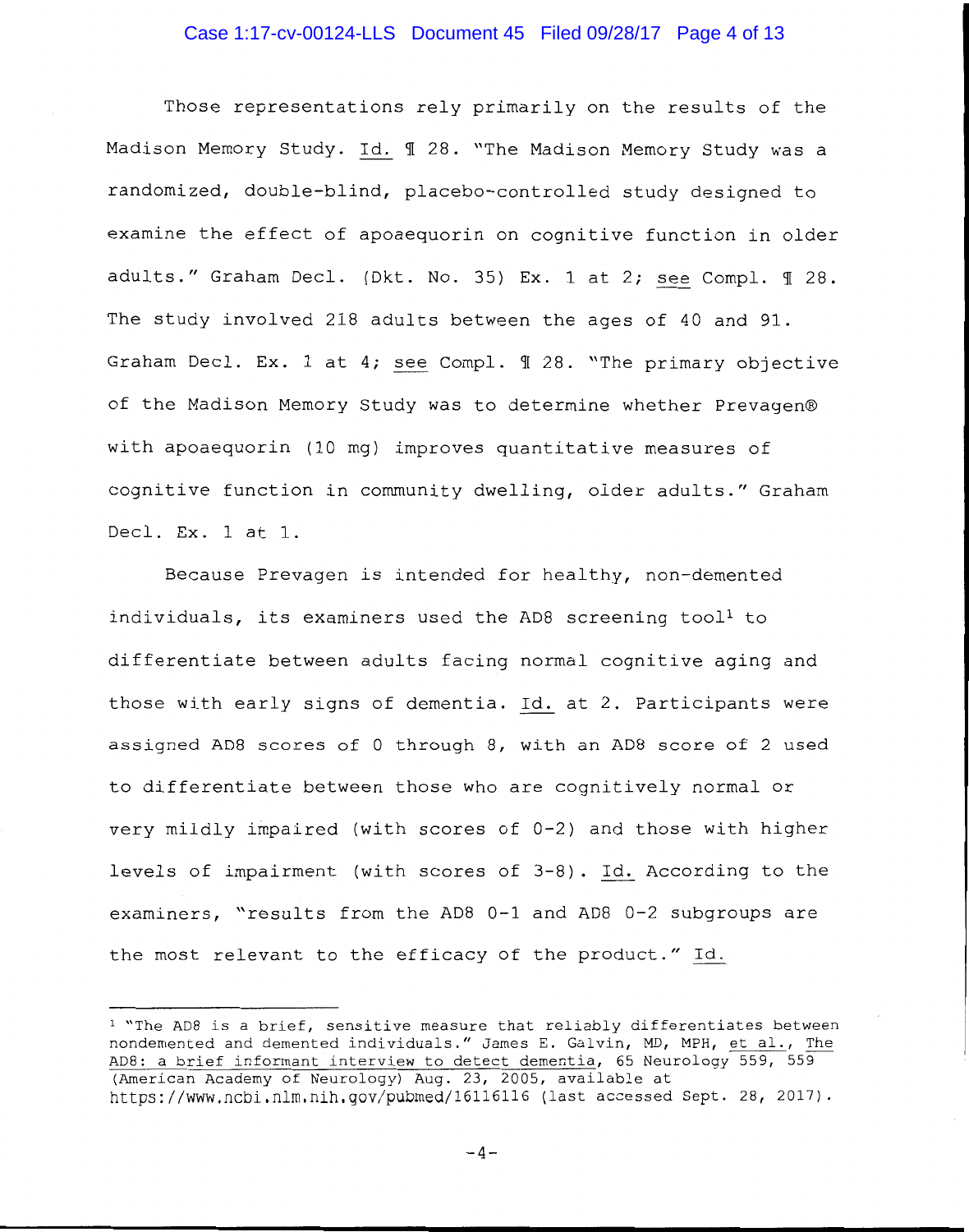# Case 1:17-cv-00124-LLS Document 45 Filed 09/28/17 Page 5 of 13

Participants were divided into two groups: the experimental group received Prevagen, and the control group received a placebo. Id.; see Compl. 1 28. Both groups were instructed to take one capsule per day. Graham Decl. Ex. 1 at 2. At various intervals during the trial (days  $0, 8, 30, 60,$  and  $90$ ), participants were assessed on a variety of cognitive skills using nine quantitative computerized cognitive tasks.<sup>2</sup> Id. at 2-4; see Compl.  $\text{\texttt{I}}$  28. No statistically significant results were observed for the study population as a whole on any of the cognitive tasks. Graham Decl. Ex. 1 at 5; Compl.  $\P$  28. However, statistically significant results were observed between the experimental and control groups among the ADS 0-1 and ADS 0-2 subgroups. Graham Decl. Ex. 1 at 5-9; see Compl. 1 29. Participants in the ADS 0-1 subgroup who received Prevagen showed statistically significant improvements over those who received the placebo in three of the nine tasks (measuring memory, psychomotor function, and visual learning), and showed a trend toward significance in two more tasks (measuring verbal

| <sup>2</sup> The nine cognitive measurement tests were, Graham Decl. Ex. 1 at 2, Table 1: |                           |
|-------------------------------------------------------------------------------------------|---------------------------|
| Tasks                                                                                     | Cognitive Domain Measured |
| International Shopping List (ISL)                                                         | Verbal Learning           |
| International Shopping List - Delayed                                                     | Memory                    |
| Recall (ISRL)                                                                             |                           |
| Groton Maze Learning (GML)                                                                | Executive Function        |
| Groton Maze Learning - Delayed Recall (GMR)                                               | Memory                    |
| Detection (DET)                                                                           | Psychomotor Function      |
| Identification (IDN)                                                                      | Attention                 |
| One Card Learning (OCL)                                                                   | Visual Learning           |
| One Back (ONB)                                                                            | Working Memory            |
| Two Back (TWOB)                                                                           | Working Memory            |

 $-5-$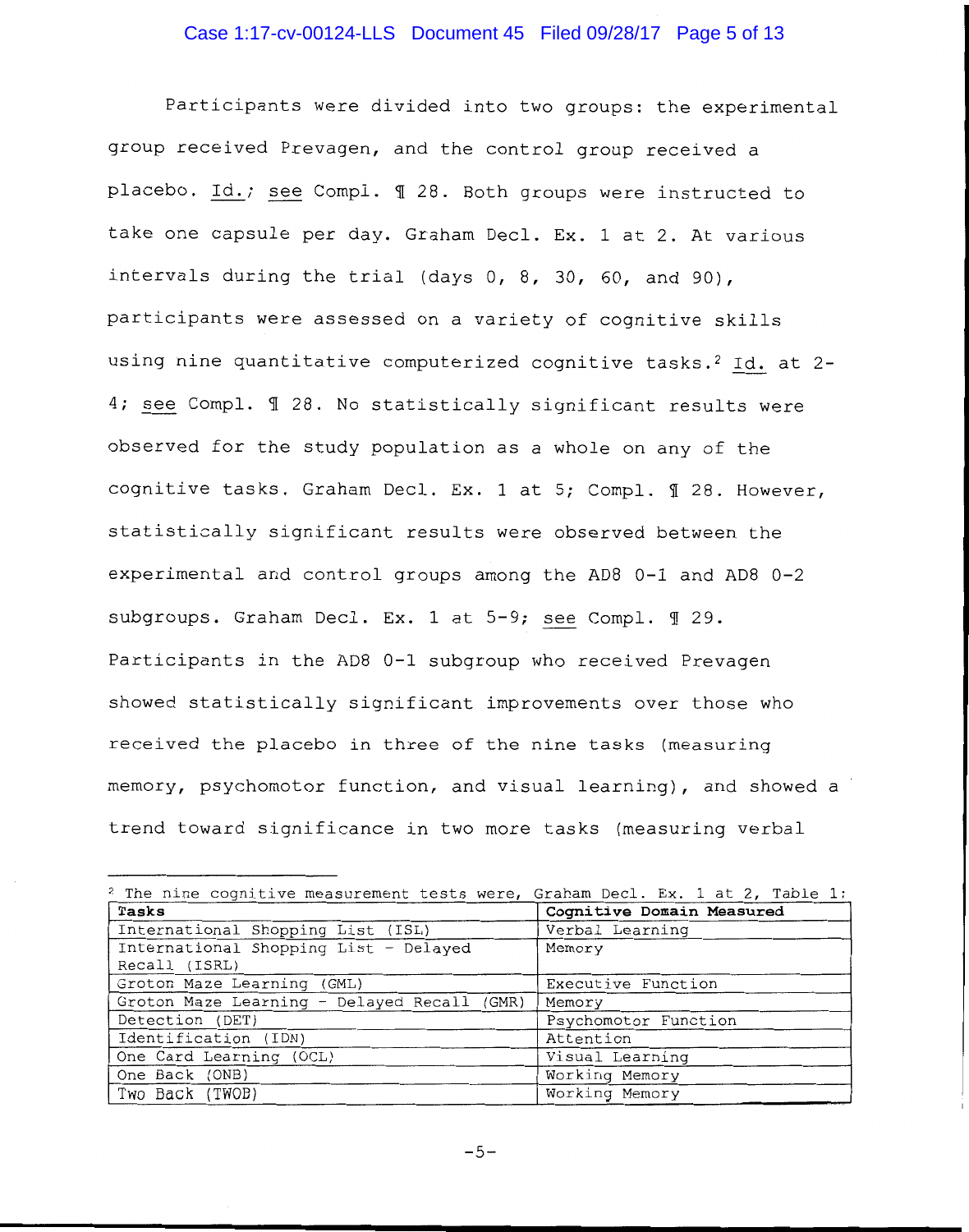# Case 1:17-cv-00124-LLS Document 45 Filed 09/28/17 Page 6 of 13

learning and executive function). Graham Decl. Ex. 1 at 6-9. Participants in the ADS 0-2 subgroup who received Prevagen showed statistically significant improvements over those who received the placebo in three of the nine tasks (measuring executive function, attention, and visual learning), and showed a trend toward significance in one more task (measuring memory) . Id. Based on those findings, the study concluded that "Prevagen demonstrated the ability to improve aspects of cognitive function in older participants with either normal cognitive aging or very mild impairment, as determined by AD8 screening." Id. at 9.

Plaintiffs take issue with the study's conclusion. They allege that "the researchers conducted more than 30 post hoc analyses of the results looking at data broken down by several variations of smaller subgroups for each of the nine computerized cognitive tasks," and that post hoc subgroup analysis "greatly increases the probability that the statistically significant improvements shown are by chance alone." Compl. 1 29. They conclude that "Given the sheer number of comparisons run and the fact that they were post hoc, the few positive findings on isolated tasks for small subgroups of the study population do not provide reliable evidence of a treatment effect." Id.

Plaintiffs also allege that defendants' marketing campaign,

-6-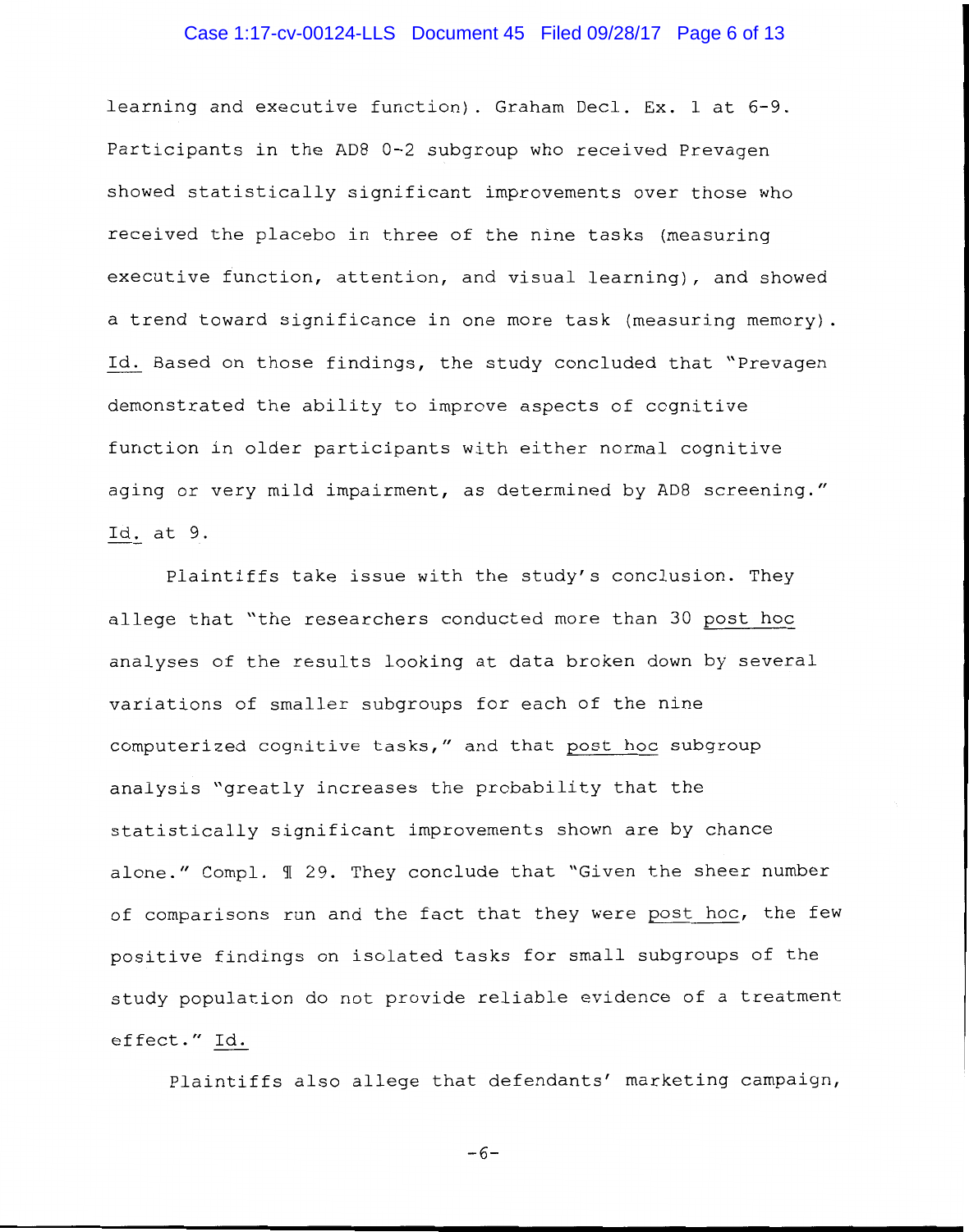# Case 1:17-cv-00124-LLS Document 45 Filed 09/28/17 Page 7 of 13

and their claims that Prevagen improves memory and cognition, rely on the theory that apoaequorin enters the human brain to supplement endogenous proteins that are lost during the natural process of aging.  $Id.$   $\mathbb T$  31. The complaint says that defendants have no studies showing that orally-administered apoaequorin can cross the human blood-brain barrier. Id. According to the complaint, studies conducted by defendants show that orallyadministered apoaequorin is rapidly digested in the stomach and broken down into amino acids and small peptides like any other dietary protein. Id.3

Plaintiffs allege that the representations that Prevagen improves memory, improves memory within 90 days, reduces memory problems associated with aging, and provides other cognitive benefits, including but not limited to healthy brain function, a sharper mind, and cleared thinking, "are false or misleading, or were not substantiated at the time the representations were made," id.  $\text{\% } 15 - 37$ , and representations that Prevagen is clinically shown to improve memory, to do so within 90 days, to reduce memory problems associated with aging, and to provide other cognitive benefits, including but not limited to, healthy brain function, a sharper mind, and clearer thinking, "are

<sup>3</sup> This point, contradicted by canine studies whose relevance plaintiffs challenge, loses force when applied to the results of the subgroup study which make it clear that something caused a statistically significant difference between those subjects who took Prevagen and those given a placebo.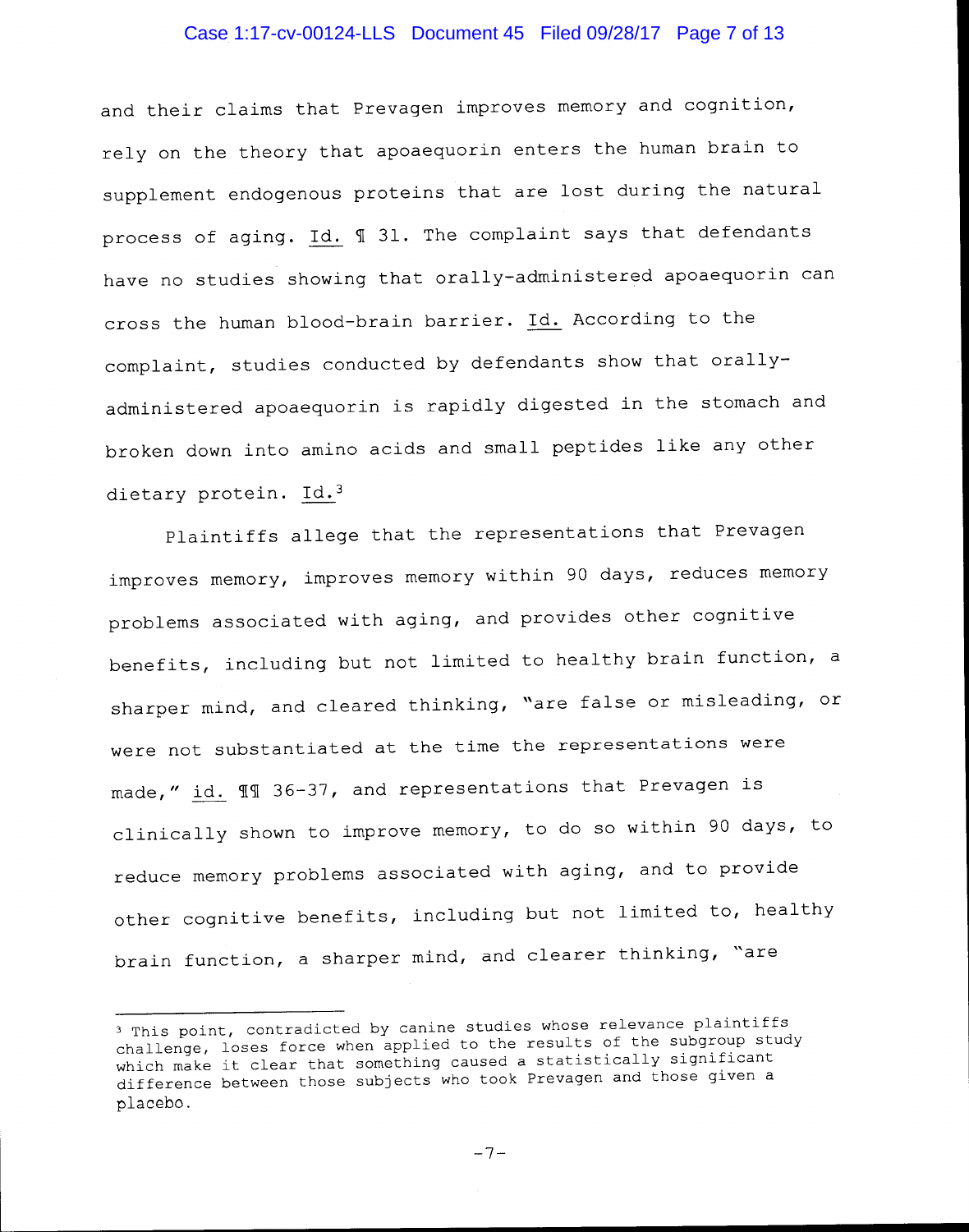false," id. 11 39-40.

Plaintiffs claim that in making those representations defendants violate (1) section 5(a) of the FTC Act, 15 U.S.C. § 45(a), which prohibits "unfair or deceptive acts or practices in or affecting commerce," (2) section 12 of the FTC Act, 15 U.S.C. § 52, which prohibits false advertising of food or drugs, (3) section 63(12) of the New York Executive Law, which allows the Attorney General to apply for an order enjoining the continuance of repeated or persistent fraudulent or illegal acts, including misrepresentations, in the carrying on, conducting, or transaction of business, and directing restitution and damages, and (4) sections 349 and 350 of the New York General Business Law, which prohibit deceptive acts or practices and false advertising "in the conduct of any business, trade, or commerce or in the furnishing of any service in this state."

Defendants move to dismiss the complaint on the following grounds: (1) the complaint fails adequately to allege that the representations in the marketing materials violate sections 5(a) and 12 of the FTC Act; (2) the complaint fails to allege that the representations violate New York law; (3) the relief sought amounts to an unconstitutional restraint on commercial speech; (4) the action was commenced ultra vires as the FTC lacked a quorum to authorize it; (5) the court lacks personal jurisdiction over the individual defendants; and (6) the complaint fails

 $-8-$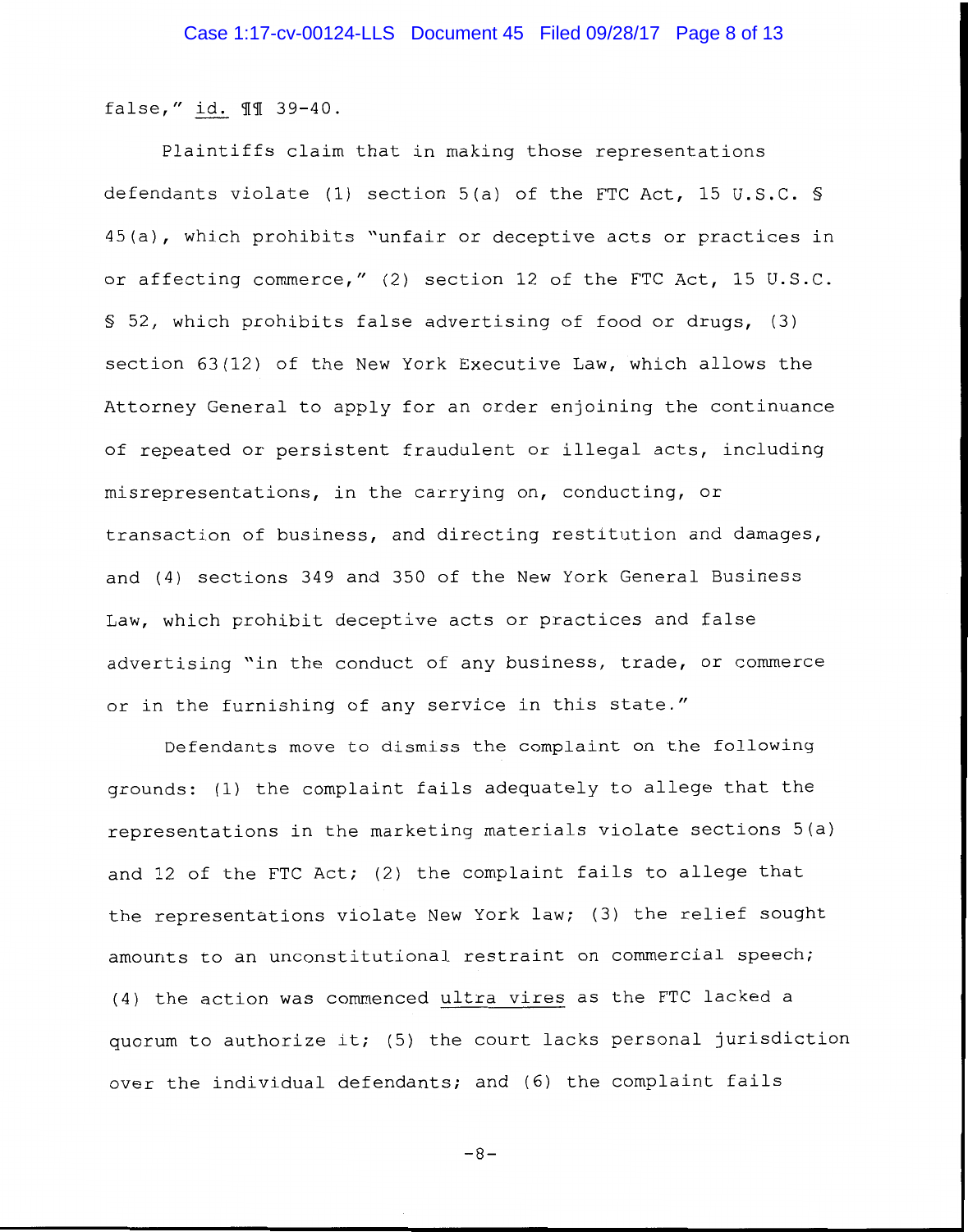Case 1:17-cv-00124-LLS Document 45 Filed 09/28/17 Page 9 of 13

adequately to allege that the individual defendants personally participated in or had authority to control any unlawful conduct.

## **DISCUSSION**

## **1. Failure to State a Claim upon Which Relief can be Granted**

## Legal Standard

"To survive a motion to dismiss, a complaint must contain sufficient factual matter, accepted as true, to 'state a claim to relief that is plausible on its face.'" Ashcroft v. Iqbal, 556 U.S. 662, 678, 129 S. Ct. 1937, 1949 (2009), quoting Bell Atl. Corp. v. Twombly, 550 U.S. 544, 570, 127 S. Ct. 1955, 1974 (2007). "A claim has facial plausibility when the plaintiff pleads factual content that allows the court to draw the reasonable inference that the defendant is liable for the misconduct alleged." Id., citing Twombly, 550 U.S. at 556, 127 S. Ct. at 1965. "A pleading that offers 'labels and conclusions' or 'a formulaic recitation of the elements of a cause of action will not do.'" Id., quoting Twombly, 550 U.S. at 555, 127 S. Ct. at 1965. "Nor does a complaint suffice if it tenders 'naked assertion[s]' devoid of 'further factual enhancement.'" Id., quoting Twombly, 550 U.S. at 557, 127 S. Ct. at 1966 (brackets in Iqbal).

"The plausibility standard is not akin to a "probability requirement," but it asks for more than a sheer possibility that a defendant has acted unlawfully. Where a complaint pleads facts

 $-9-$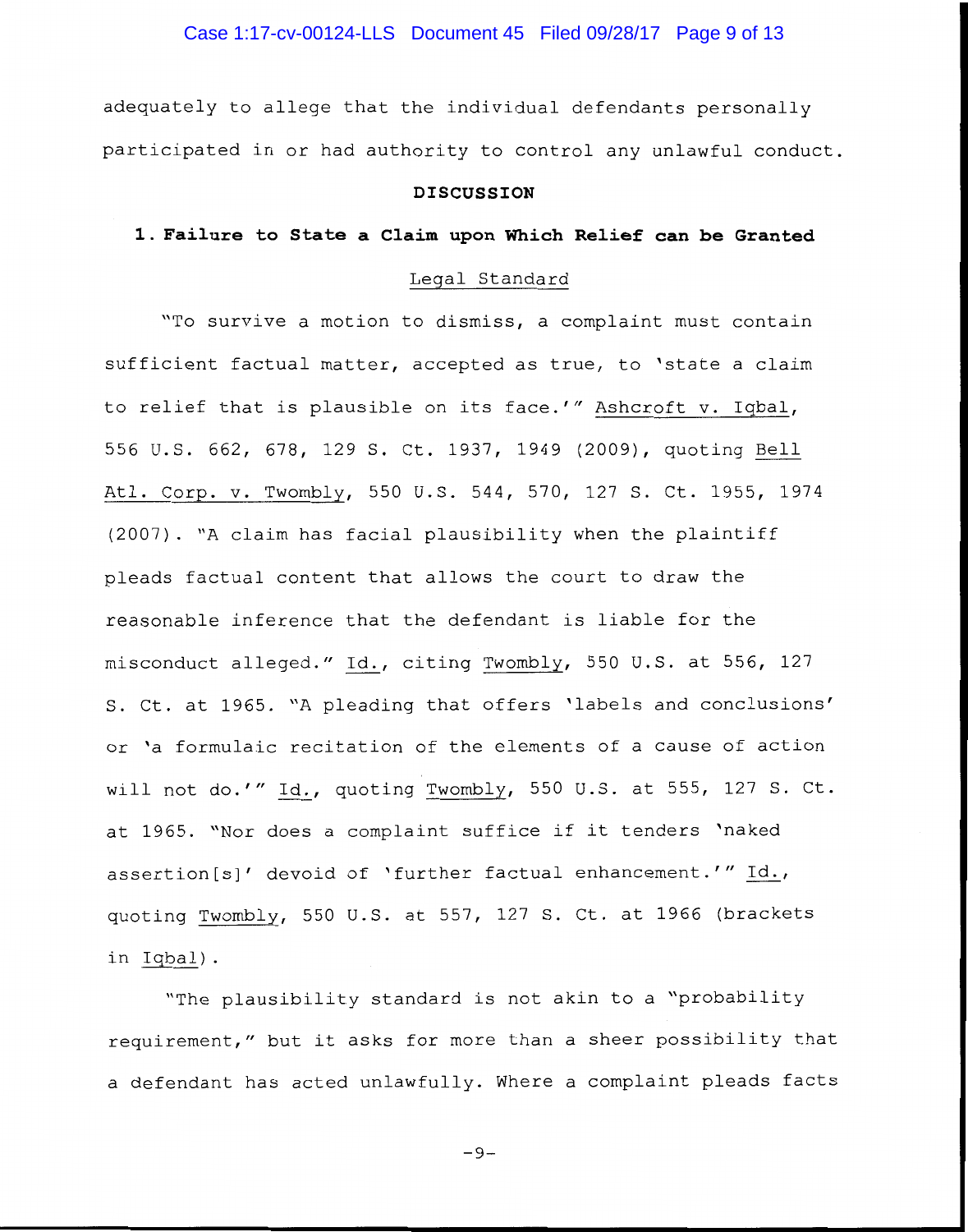# Case 1:17-cv-00124-LLS Document 45 Filed 09/28/17 Page 10 of 13

that are 'merely consistent with' a defendant's liability, it 'stops short of the line between possibility and plausibility of "entitlement to relief.""' Id., quoting Twombly, 550 U.S. at 556-57, 127 S. Ct. at 1965-66.

## Alleging a Violation of the FTC Act

To establish liability under section 5(a) of the FTC Act, "the FTC must show three elements: '[1] a representation, omission, or practice, that [2] is likely to mislead consumers acting reasonably under the circumstances, and [3], the representation, omission, or practice is material.'" FTC v. LeadClick Media, LLC, 838 F.3d 158, 168 (2d Cir. 2016), quoting FTC v. Verity Int'l, Ltd., 443 F.3d 48, 63 (2d Cir. 2006).

Defendants do not challenge the complaint's sufficiency as to the first and third elements. With respect to the second element, however, they argue that aside from saying that the representations are false or unsubstantiated, the complaint does not allege facts from which it can be reasonably inferred that the representations at issue are false or unsubstantiated.

It is common ground that the Madison Memory Study followed normal well-accepted procedures, conducted a "gold standard" double blind, placebo controlled human clinical study using objective outcome measures of human cognitive function using 218 subjects, and that it failed to show a statistically significant improvement in the experimental group over the placebo group as

 $-10-$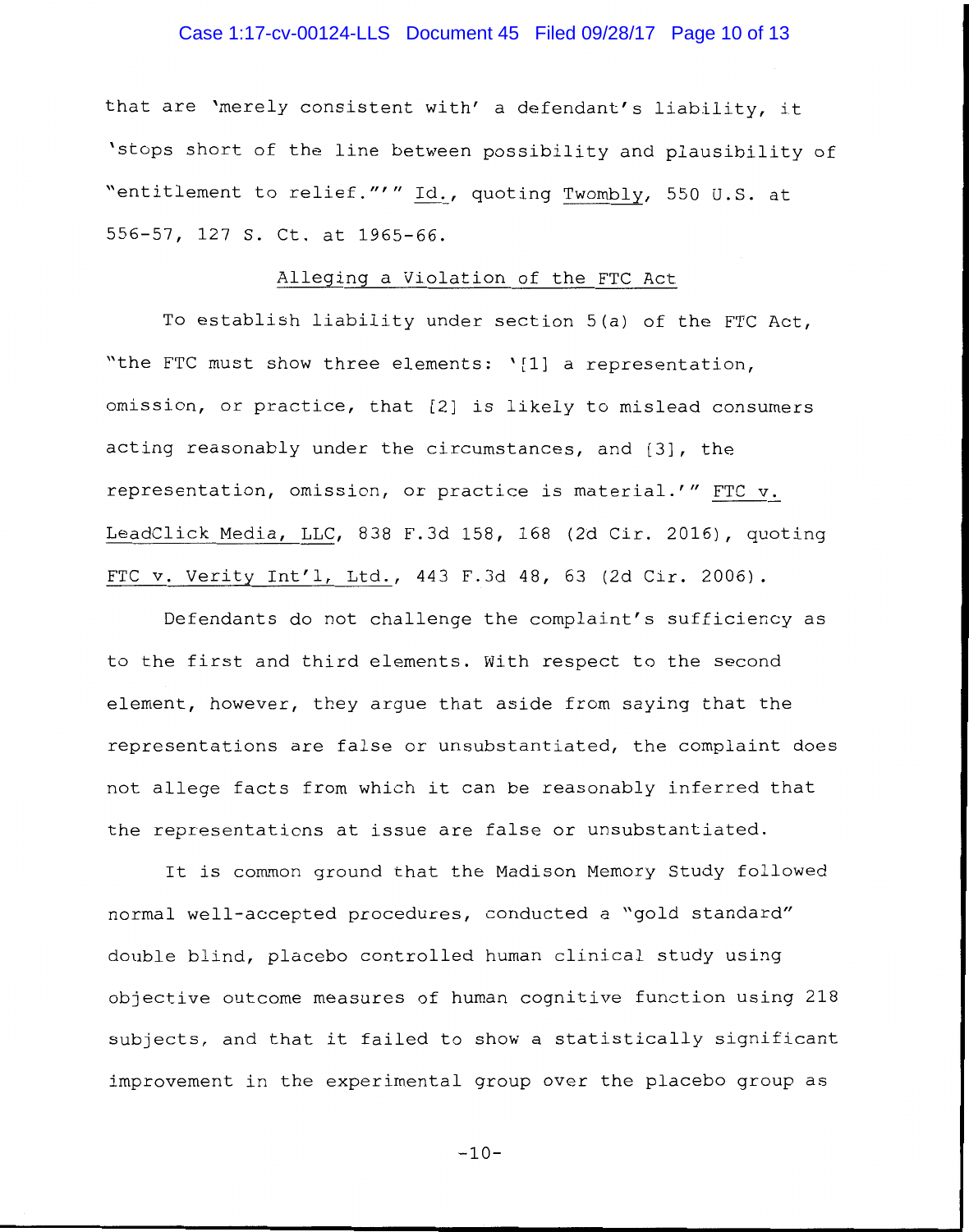# Case 1:17-cv-00124-LLS Document 45 Filed 09/28/17 Page 11 of 13

a whole. See, e.g., Compl. 1 28. That confined plaintiffs' attack to the studies of subgroups, and it is at that level that the complaint fails to do more than point to possible sources of error but cannot allege that any actual errors occurred. It points to the conduct of more than 30 post hoc<sup>4</sup> analyses of possible subgroups, most of whom showed no statistical significance between the treatment and placebo groups, but did show a statistically significant difference between the groups in the AD 0-1 and AD 0-2 subgroups whose members displayed improvement in memory after taking the supplement. That, of course, is the study relied upon by defendants. Here, plaintiffs' challenge never proceeds beyond the theoretical. They say that findings based on post hoc exploratory analyses have an increased risk of false positives, and increased probability of results altered by chance alone, but neither explain the nature of such risks nor show that they affected the subgroups performance in any way or registered any false positives. Nor do they give any reason to suspect that these risks are so large in the abstract that they prevent any use of the subgroup concept, which is widely used in the interpretation of data in the dietary supplement field. Thus, the complaint fails to show that reliance upon the subgroup data "is likely to

<sup>4</sup> This term seems to be used to imply some deficiency in integrity, never specified. It probably refers to no more than that the analytical work was done after the information-gathering process was completed.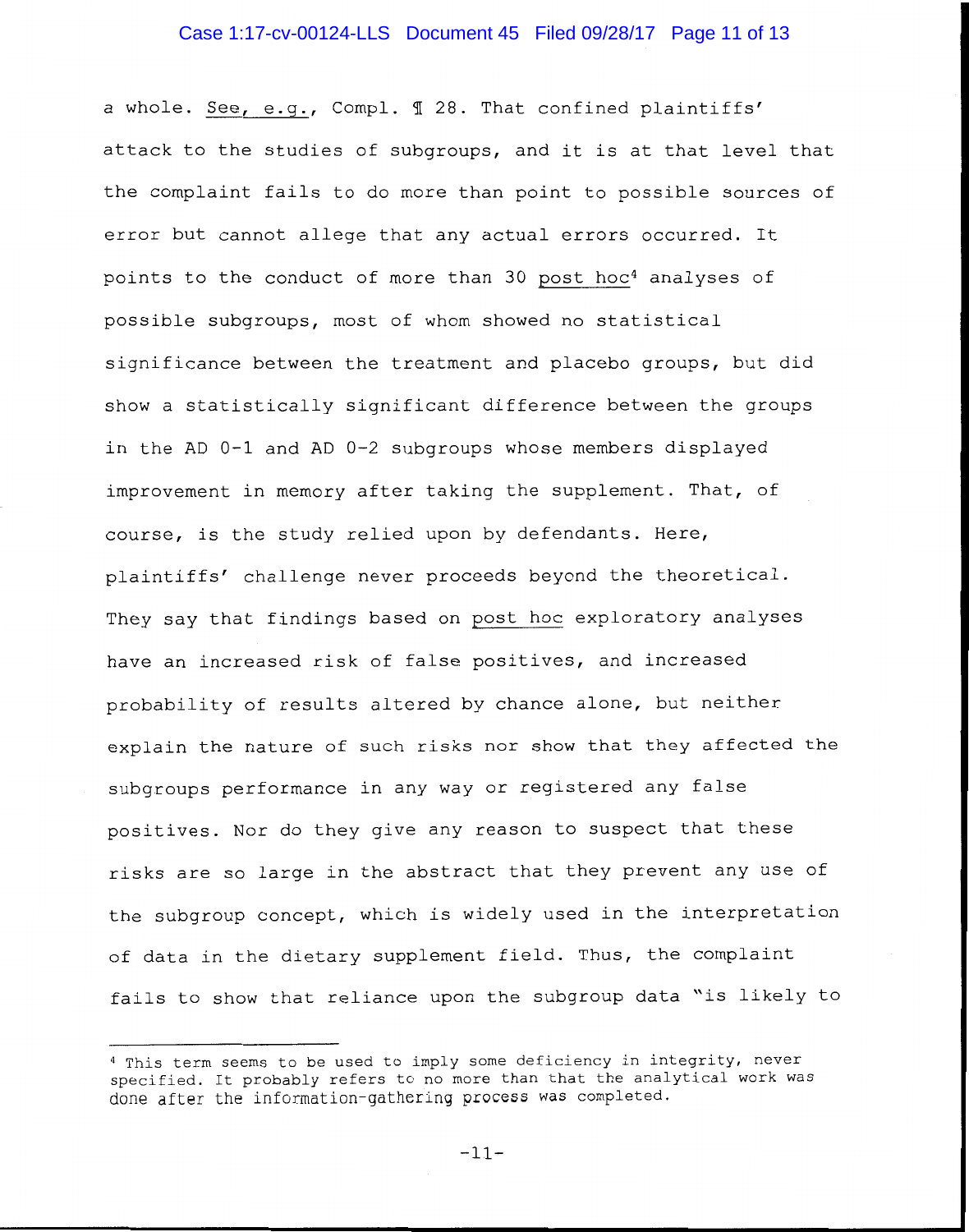# Case 1:17-cv-00124-LLS Document 45 Filed 09/28/17 Page 12 of 13

mislead consumers acting reasonably under the circumstances," as is necessary to state its claim. FTC v. LeadClick Media, LLC, 838 F.3d at 168.

All that is shown by the complaint is that there are possibilities that the study's results do not support its conclusion. It does not explain how the number of post hoc comparisons run in this case makes the results as to the AD8 0-1 and AD8 0-2 subgroups unreliable, or that the statements touting the study's results are false or unsubstantiated. That "stops short of the line between possibility and plausibility of 'entitlement to relief.'" Iqbal, 556 U.S. at 678, 129 S. Ct. at 1949.

#### **2. New York Law Claims**

The federal law claims being dismissed, there is no satisfactory basis for the exercise of supplemental jurisdiction over the state law claims, and I decline to do so. 28 U.S.C. § 1367(c) (3) (district court may decline supplemental jurisdiction if it "has dismissed all claims over which it has original jurisdiction"); Bridgeman Art Library, Ltd. v. Corel Corp., 25 F. Supp. 2d 421, 431 (S.D.N.Y. 1998) ("When, as here, the federal claim is dismissed early in the litigation process, 'the presumption to decline jurisdiction is strong.'"). The New York State courts may find merit in the remaining claims under New York statutes, which are best left to them.

-12-